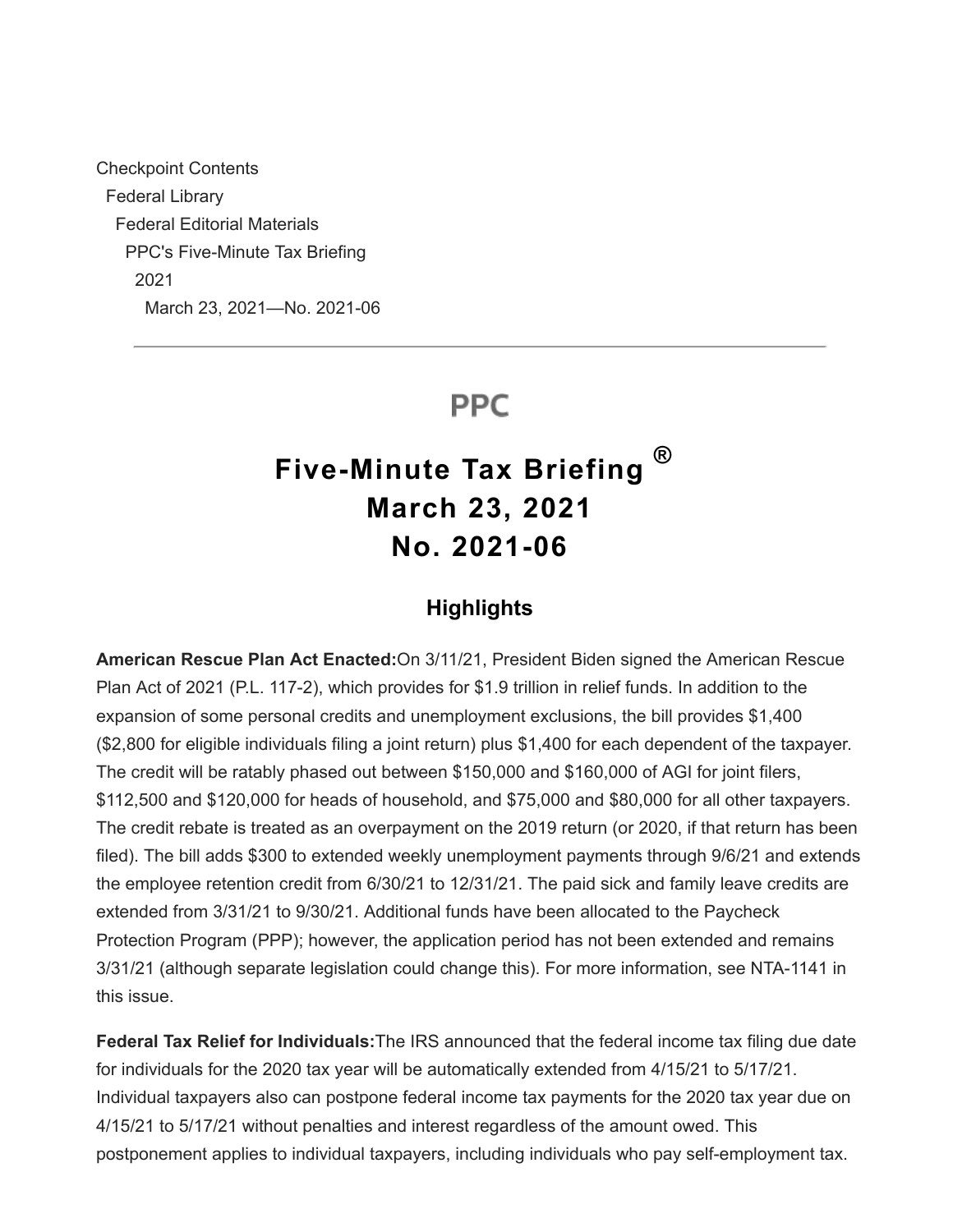Penalties, interest, and additions to tax will begin to accrue on any remaining unpaid balances as of 5/17/21. Additional time for filing beyond 5/17/21 can be requested by filing an extension until 10/15/21 on Form 4868. Note that this relief does not apply to estimated tax payments that are due on 4/15/21. The IRS will provide formal guidance in the coming days. News Release IR 2021-59 .

**Instructions on Reporting New Unemployment Exclusion:**The American Rescue Plan Act of 2021 (ARPA), enacted on 3/11/21, excludes from income up to \$10,200 of unemployment compensation paid by states and the federal government [as reported on Form 1099-G (Certain Government Payments)] in 2020 if modified Adjusted Gross Income (AGI) is less than \$150,000. If married, each spouse receiving unemployment compensation may exclude up to \$10,200. If modified AGI is \$150,000 or more, unemployment income cannot be excluded. Instructions for Schedule 1, Form 1040 , line 7, are updated to reflect this exclusion for taxpayers who have not filed their 2020 tax return. The Unemployment Compensation Exclusion Worksheet should be used to figure the exclusion and the amount to enter on Schedule 1, lines 7 and 8. For those who received unemployment benefits in 2020 and have already filed their 2020 tax return, the IRS emphasizes they should not file an amended return until additional guidance is issued. See www.irs.gov/faqs/irs-procedures/forms-publications/new-exclusion-of-up-to-10200-ofunemployment-compensation for more information.

### **Other Current Releases**

**Applicable Federal Rates for April:**The Section 7520 rate for April 2021 is 1.0%, while the Applicable Federal Rates (AFRs) are as follows (Rev. Rul. 2021-7):

|                                                        |                | <b>Annual Semiannual Quarterly Monthly</b> |          |          |
|--------------------------------------------------------|----------------|--------------------------------------------|----------|----------|
| Short-term $( \leq 3 \text{ years})$                   | $0.12\%$ 0.12% |                                            | $0.12\%$ | $0.12\%$ |
| Mid-term ( $>$ 3 years but $\leq$ 9 years) 0.89% 0.89% |                |                                            | $0.89\%$ | 0.89%    |
| Long-term $(> 9$ years)                                | 1.98% 1.97%    |                                            | 1.97%    | 1.96%    |

#### **Income Tax—Improper Domestic Production Activities Deduction (DPAD) Refund**

**Claims:**The IRS has issued an alert concerning amended returns and claims for the DPAD under IRC Sec. 199, which was repealed as part of the Tax Cuts and Jobs Act (TCJA) for tax years after 12/31/17. In wake of the repeal, the IRS has received a wave of questionable amended returns and claims for tax benefits in the billions of dollars. A large majority of the filings involve taxpayers claiming the DPAD based on studies conducted after the fact containing unreasonable assumptions of facts and law. In September 2018, an audit campaign was announced to risk assess claims and amended returns under repealed IRC Sec. 199. In July 2020, the IRS issued a General Legal Advice Memorandum (AM 2020-007) to address examples of meritless Section 199 online software activity. Taxpayers and their advisors should ensure that documentation supports their position and should expect the IRS to impose appropriate penalties unless the taxpayer establishes reasonable cause. News Release IR 2021-45 .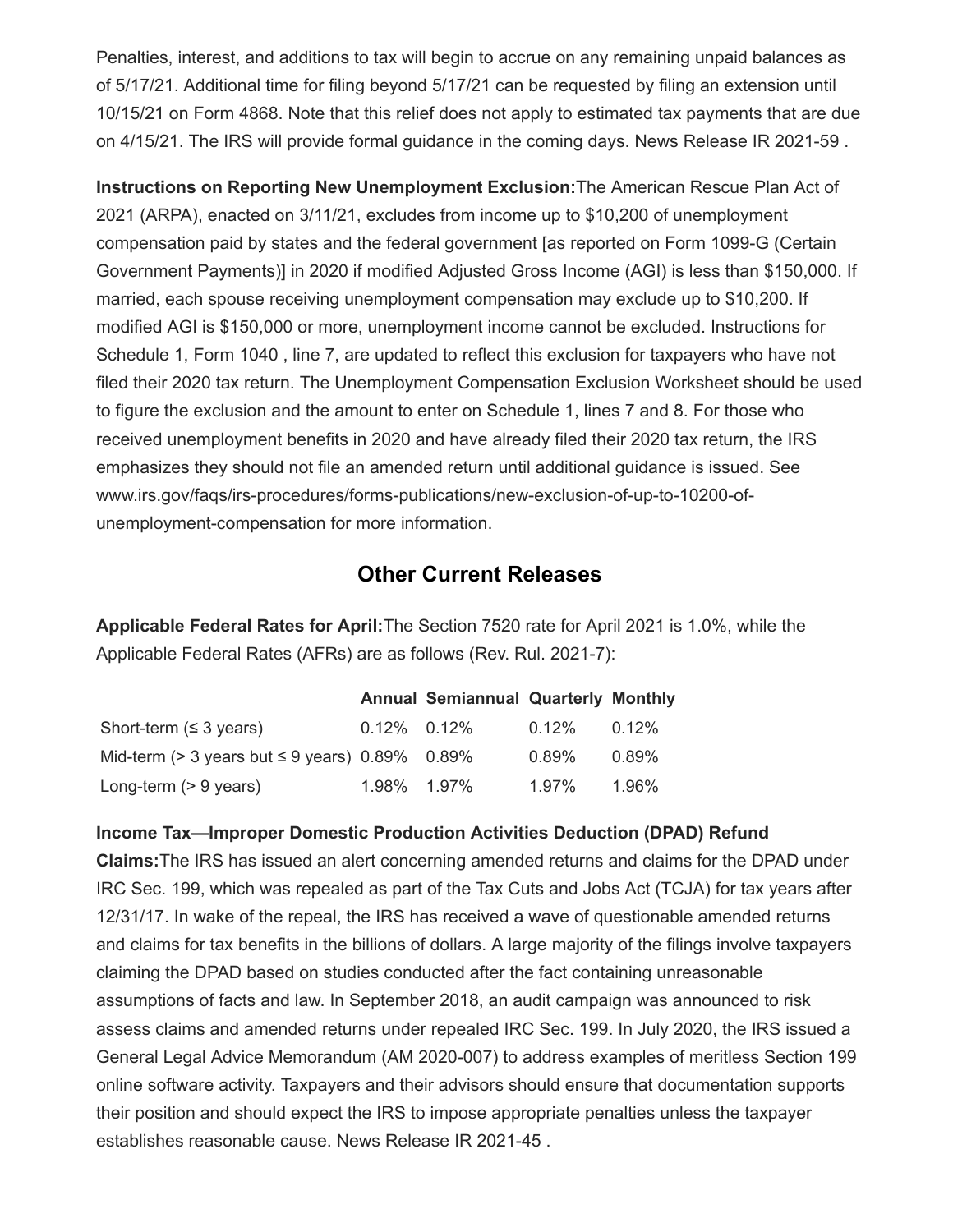**IRS Announces National Virtual Settlement Days (VSDs):**The IRS declared the month of March 2021 as "National Settlement Month." VSD events will be conducted by every Chief Counsel office across the country and will serve taxpayers in all 50 states and the District of Columbia. Settlement Days events are coordinated efforts to resolve cases in the U.S. Tax Court by providing taxpayers who are not represented by counsel with the opportunity to receive free tax advice from Low Income Taxpayer Clinics, American Bar Association volunteer attorneys, and other pro bono organizations. Taxpayers also can discuss their Tax Court cases and related tax issues with members of the Office of Chief Counsel and the IRS Independent Office of Appeals. If settlement is reached, IRS Collection personnel will be available to discuss potential payment alternatives. Participation is available through multiple avenues, including invitation. News Release IR 2021-61 .

**Procedure—Denial of Passport Constitutional:**IRC Sec. 7345, enacted by the Fixing America's Surface Transportation Act (FAST Act), was designed to increase tax compliance. If the IRS certifies that an individual has a seriously delinquent tax debt, the Secretary of State may deny, revoke, or limit a passport. A *seriously delinquent tax debt* is debt greater than \$50,000 and must be assessed by the IRS. Craig Jones presented a motion for summary judgment when he was unable to renew his passport due to his federal tax liability (totaling \$404,928.24). The IRS certified the debt and informed Jones he was "ineligible to receive passport services." Jones did not dispute the debt, but requested a summary judgment on the constitutionality of IRC Sec. 7345 . The court denied summary judgment, concluding that IRC Sec. 7345 is constitutional. According to the Court, there is a rational basis for the provision as the government has a legitimate interest in collecting seriously delinquent tax debt. *Craig Jones*, 127 AFTR 2d 2021-XXXX (DC GA).

**Procedure—New Information on Filing Form 1040-X:**The IRS has released the 2020 revision of Form 1040-X (Amended U.S. Individual Income Tax Return) and its instructions. The revision contains new information about e-filing and mailing the form. E-filing is available for amending 2019 and 2020 returns that were originally e-filed and will result in faster processing and refunds. However, an amended return for tax year 2019 or 2020 also can be filed on paper. Instructions for mailing and correct addresses can be found in the Form 1040-X instructions. If the taxpayer is amending a return in response to an IRS notice, the return should be mailed to the address in the notice. The IRS also notes that all addresses must have three full lines of text to meet USPS mailing requirements. For more information, see www.irs.gov/Form1040X and www.irs.gov/filing/amended-return-frequently-asked-questions .

**Procedure—Tax Relief for Victims of Louisiana Winter Storms:**The IRS has provided tax relief for those in all 64 Louisiana parishes affected by winter storms. The relief postpones various tax filing and payment deadlines that occurred starting on 2/11/21. Affected individuals and businesses now have until 6/15/21 to file returns and pay any taxes that were originally due during the relief period. This includes (1) 2020 individual and business tax returns and related payments normally due on 4/15/21 (including 2020 IRA contributions); (2) various business returns due on 3/15/21; (3) tax-exempt organization returns due on 5/17/21; (4) quarterly estimated income tax payments due on 4/15/21; and (5) quarterly payroll and excise tax returns normally due on 4/30/21. In addition,